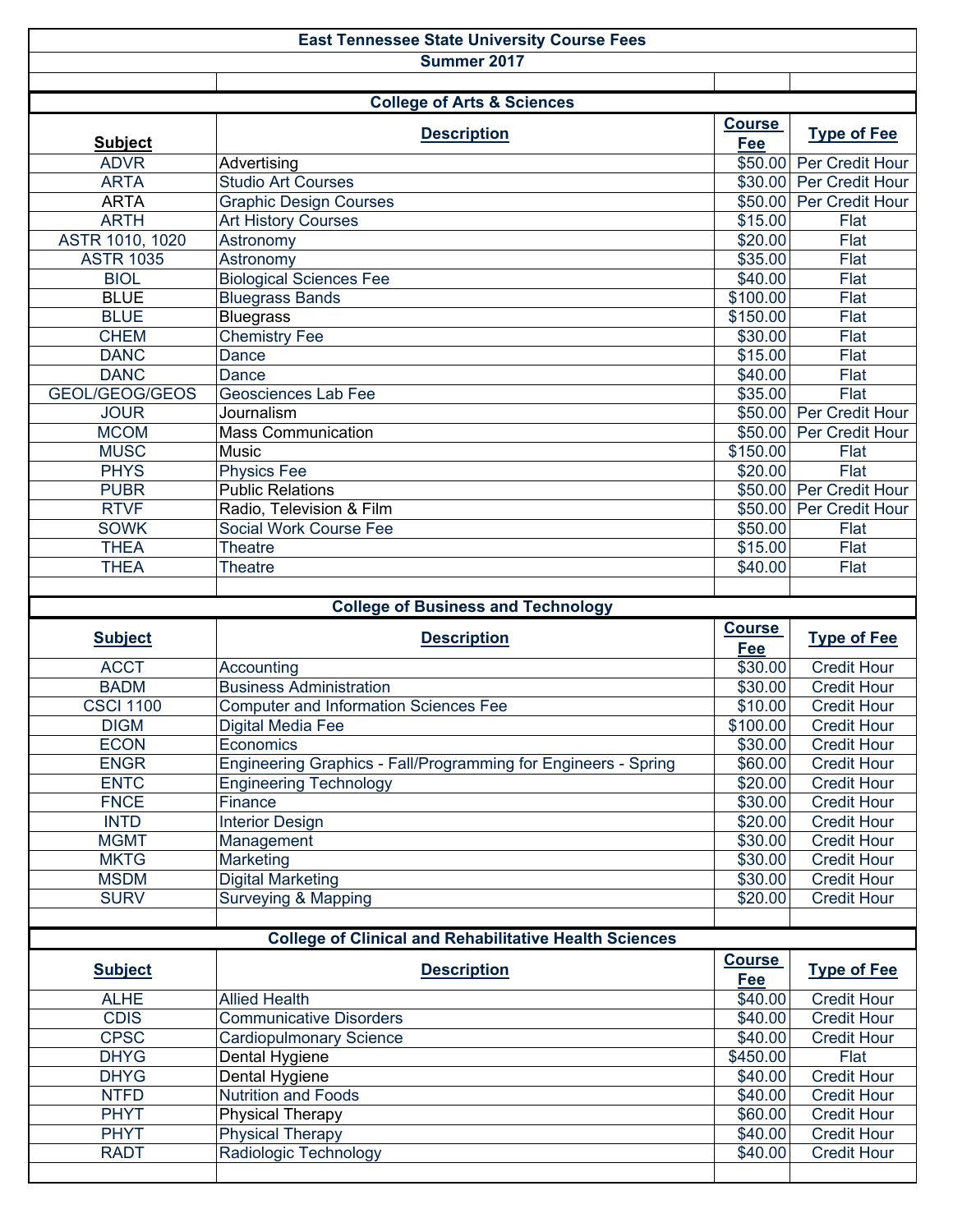| <b>College of Education</b> |                                                  |                      |                    |  |  |  |  |
|-----------------------------|--------------------------------------------------|----------------------|--------------------|--|--|--|--|
| <b>Subject</b>              | <b>Description</b>                               | <b>Course</b><br>Fee | <b>Type of Fee</b> |  |  |  |  |
| <b>ARTA 4419</b>            | Teaching Art EL Sec Sch                          | \$25.00              | <b>Credit Hour</b> |  |  |  |  |
| <b>CUAI</b>                 | Curriculum & Instruction                         | \$25.00              | <b>Credit Hour</b> |  |  |  |  |
| <b>ECED</b>                 | <b>Early Childhood Education</b>                 | \$25.00              | <b>Credit Hour</b> |  |  |  |  |
| <b>EDFN</b>                 | <b>Educational Foundations</b>                   | \$25.00              | <b>Credit Hour</b> |  |  |  |  |
| ENGL 4417, 5417             | <b>Teaching English MS HS</b>                    | \$25.00              | <b>Credit Hour</b> |  |  |  |  |
| HIST 4417, 5417             | <b>Teaching History</b>                          | \$25.00              | <b>Credit Hour</b> |  |  |  |  |
| LANG 4417, 5417             | Teaching Foreign Language SS                     | \$25.00              | Credit Hour        |  |  |  |  |
| MATH 4417, 5417             | <b>Teaching Mathematics</b>                      | \$25.00              | <b>Credit Hour</b> |  |  |  |  |
| MEDA 3570, 5400             | <b>Education Technology</b>                      | \$25.00              | <b>Credit Hour</b> |  |  |  |  |
| <b>PEXS</b>                 | Teaching Physical Education & Exercise Science   | \$25.00              | <b>Credit Hour</b> |  |  |  |  |
| <b>PEXS 4061</b>            | Physical Education & Exercise Science            | \$15.00              | Flat               |  |  |  |  |
| <b>PHED 1130</b>            | <b>Physical Education &amp; Exercise Science</b> | \$30.00              | Flat               |  |  |  |  |
| <b>PHED 2515</b>            | <b>Physical Education &amp; Exercise Science</b> | \$10.00              | Flat               |  |  |  |  |
| <b>READ</b>                 | Reading                                          | \$25.00              | <b>Credit Hour</b> |  |  |  |  |
| <b>SCED</b>                 | <b>Science Education</b>                         | \$25.00              | <b>Credit Hour</b> |  |  |  |  |
| <b>SPED</b>                 | <b>Special Education</b>                         | \$25.00              | <b>Credit Hour</b> |  |  |  |  |
|                             |                                                  |                      |                    |  |  |  |  |
|                             | <b>Learning Support Lab</b>                      |                      |                    |  |  |  |  |
| <b>Subject</b>              | <b>Description</b>                               | <b>Course</b>        | <b>Type of Fee</b> |  |  |  |  |
|                             |                                                  | Fee                  |                    |  |  |  |  |
| <b>ENGL</b>                 | English                                          | \$100.00             | Flat               |  |  |  |  |
| <b>GEOL</b>                 | Geology                                          | \$100.00             | Flat               |  |  |  |  |
| <b>MATH</b>                 | Math                                             | \$100.00             | Flat               |  |  |  |  |
| <b>SOCI</b>                 | Sociology                                        | \$100.00             | Flat               |  |  |  |  |
| <b>SPCH</b>                 | Speech                                           | \$100.00             | Flat               |  |  |  |  |
|                             |                                                  |                      |                    |  |  |  |  |
| <b>College Nursing</b>      |                                                  |                      |                    |  |  |  |  |
| <b>Subject</b>              | <b>Description</b>                               | <b>Course</b><br>Fee | <b>Type of Fee</b> |  |  |  |  |
| <b>NRSE</b>                 | <b>Nursing</b>                                   | \$40.00              | <b>Credit Hour</b> |  |  |  |  |
| <b>NURS</b>                 | <b>Nursing RODP</b>                              | \$40.00              | <b>Credit Hour</b> |  |  |  |  |
|                             |                                                  |                      |                    |  |  |  |  |
|                             | <b>College of Public Health</b>                  |                      |                    |  |  |  |  |
| <b>Subject</b>              | <b>Description</b>                               | <b>Course</b><br>Fee | <b>Type of Fee</b> |  |  |  |  |
| <b>BSTA</b>                 | <b>Biostatistics</b>                             | \$40.00              | <b>Credit Hour</b> |  |  |  |  |
| <b>COBH</b>                 | <b>Community &amp; Behavioral Health</b>         | \$40.00              | <b>Credit Hour</b> |  |  |  |  |
| <b>COBH 2030</b>            | First Aid & Emergency Care                       | \$20.00              | Flat               |  |  |  |  |
| <b>ENVH</b>                 | <b>Environmental Health</b>                      | \$40.00              | <b>Credit Hour</b> |  |  |  |  |
| <b>EPID</b>                 | Edipemiology                                     | \$40.00              | <b>Credit Hour</b> |  |  |  |  |
| <b>HSC</b>                  | <b>Health Science</b>                            | \$40.00              | <b>Credit Hour</b> |  |  |  |  |
| <b>HSCI</b>                 | <b>Health Sciences</b>                           | \$40.00              | <b>Credit Hour</b> |  |  |  |  |
| <b>HSMP</b>                 | <b>Health Services Management &amp; Policy</b>   | \$40.00              | <b>Credit Hour</b> |  |  |  |  |
|                             |                                                  |                      |                    |  |  |  |  |